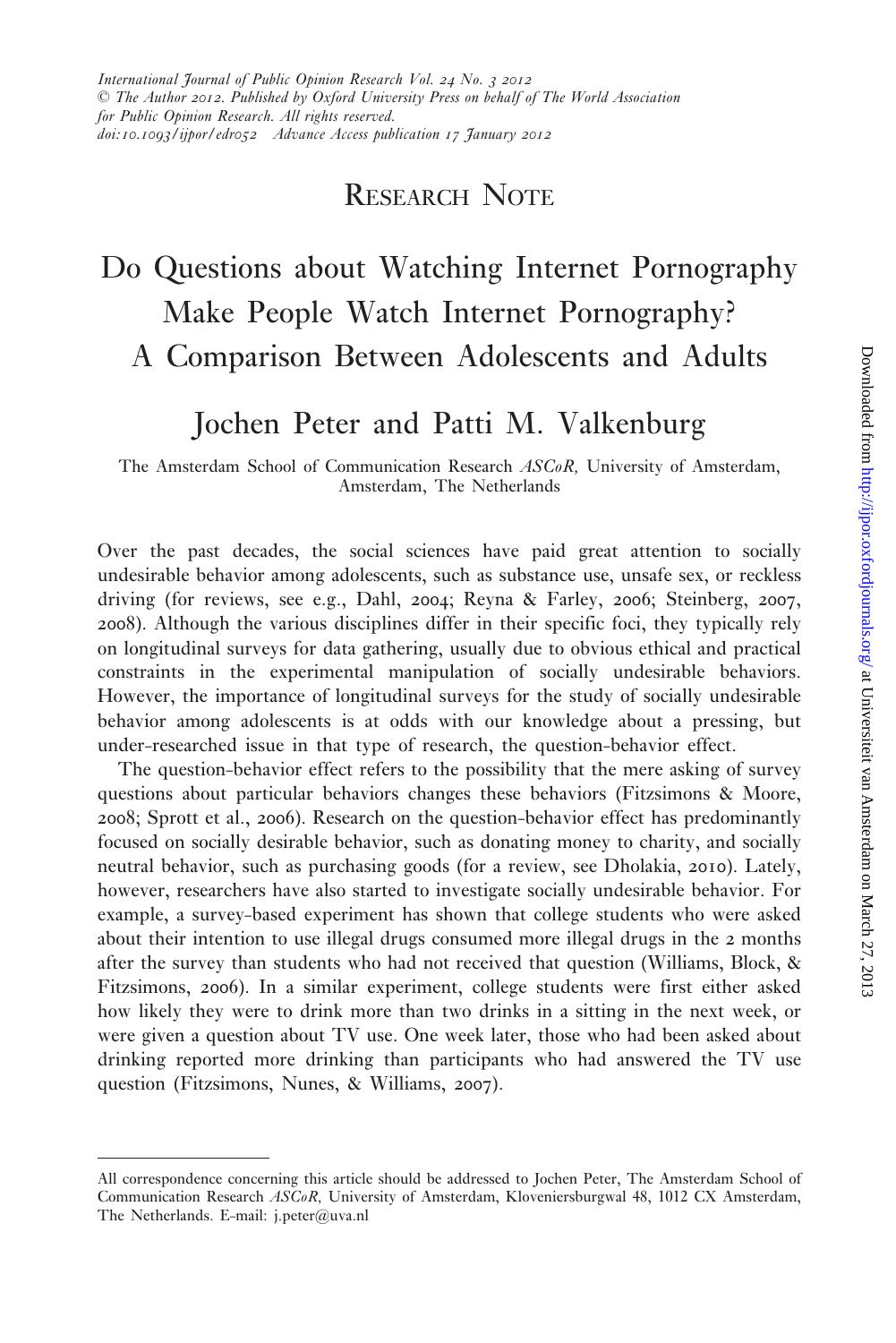Despite their intriguing findings, the studies on the effects of survey questions on socially undesirable behavior are contested ([Fitzsimons & Moore,](#page-9-0) 2008; [Moore &](#page-9-0) [Fitzsimons,](#page-9-0) 2008; [Sherman,](#page-10-0) 2008). For example, the findings on the impact of survey questions on illegal drug use [\(Williams et al.,](#page-10-0) 2006) did not stand the test of a re-analysis of the data ([Schneider, Tahk, & Krosnick,](#page-10-0) 2007). Moreover, the specific findings have not been replicated to date. Scholars, however, agree that a potential question-behavior effect may have important consequences for survey-based research, particularly when it involves minors ([Gollwitzer & Oettingen,](#page-9-0) 2008; [Moore](#page-9-0) [& Fitzsimons,](#page-9-0) 2008). If survey questions about a particular behavior do influence this very behavior, longitudinal studies may be threatened by an artifactual change in the behavior they intend to measure, similarly to reactivity effects in experimental designs. Moreover, if a question about, for instance, adolescents' intention to use illegal drugs indeed augments the use of illegal drugs, any survey study on socially undesirable behavior becomes ethically untenable.

Against this backdrop of intriguing, but controversial findings, various researchers have called for more research ([Dholakia,](#page-9-0) 2010; [Fitzsimons & Moore,](#page-9-0) 2008; [Moore &](#page-9-0) [Fitzsimons,](#page-9-0) 2008; [Sherman,](#page-10-0) 2008). Two problems seem particularly important. First, although scholars outline the relevance of question-behavior effects often with respect to research among adolescents [\(Fitzsimons & Moore,](#page-9-0) 2008), no study to date has studied question-behavior effects among adolescents. The studies have typically been conducted with college students, that is, emerging adults [\(Fitzsimons, Nunes](#page-9-0) [et al.,](#page-9-0) 2007; [Williams et al.,](#page-10-0) 2006). Moreover, we do not know whether potential question-behavior effects are stronger or weaker among adolescents than among adults. Without such information, however, the severity of the problem cannot be assessed.

A second problem is that studies have usually dealt with questions about the intention to engage in a particular future behavior (e.g., ''How likely are you to use any illegal drug  $[\ldots]$  in the next two months?"; [Williams et al.,](#page-10-0) 2006, p. 121). However, many surveys on socially undesirable adolescent behavior focus on *past or current* behavior (e.g., How often in the past 2 months have you used illegal drugs?). It is unclear whether questions on past or current behavior may affect future behavior. [Fitzsimons and Moore \(](#page-9-0)2008), for example, argue ''that both types of questions [i.e., about intentions and current/past behavior] might have the adverse effect of increasing risky behavior'' (p. 89). [Sherman \(](#page-10-0)2008), in contrast, emphasizes ''that it would be inappropriate to conclude things about the effects of asking about current behaviors from research that investigated the effects of asking about future behaviors'' (p. 99). Given the importance of this problem, it is striking that it has not been studied to date.

#### The Present Study

In line with the two problems in research on question-behavior effects in surveys on socially undesirable behavior, notably among adolescents, this study had two goals. First, it tried to uncover whether question-behavior effects occur among adolescents. Specifically, we attempted to evaluate the severity of potential question-behavior effects by comparing them between adolescents and adults. Second, the present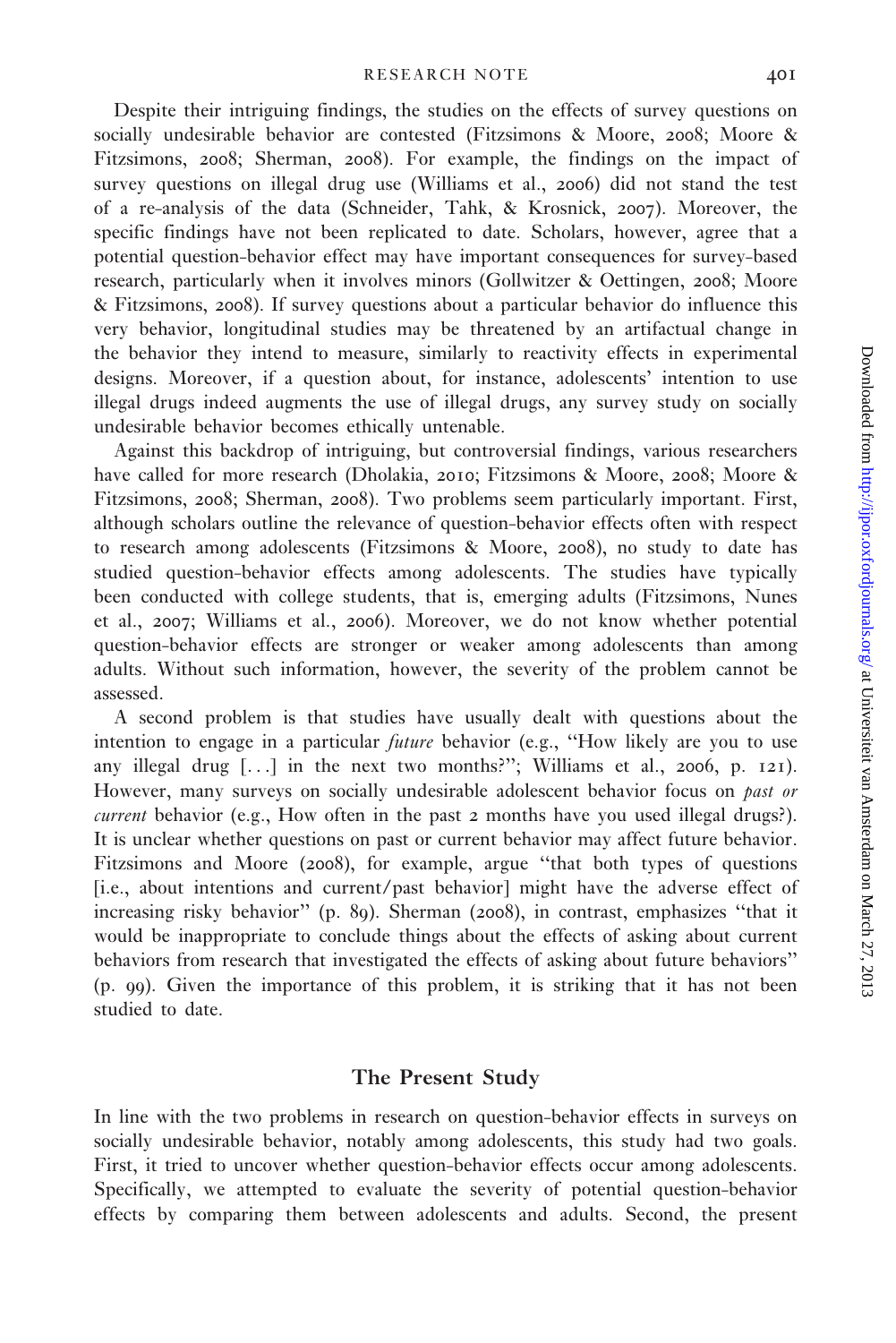study investigated whether questions about past behavior would also elicit a question-behavior effect.

We focus on adolescents' use of sexually explicit Internet material (SEIM) because research on the subject has been mushrooming in the past years (e.g., [Brown &](#page-8-0) [L'Engle,](#page-8-0) 2009; [Peter & Valkenburg,](#page-10-0) 2010a). By SEIM, we mean pornographic, adult-oriented material that shows sex in unconcealed ways, often with close-ups on vaginal or anal penetration. Currently, most empirical research on the issue comes from countries with liberal attitudes toward adolescent sexuality [\(Knudsen,](#page-9-0) [Lofgren-Martenson, & Mansson,](#page-9-0) 2007; [Peter & Valkenburg,](#page-9-0) 2008) where institutional review boards (IRBs) seem to be more positive toward sensitive research topics. Conversely, IRBs in countries with less liberal attitudes toward adolescent sexuality appear more skeptical about studies on adolescents' use of SEIM. Therefore, it is important information for IRBs in any country whether studies on adolescents' SEIM use may have adverse effects on adolescents, for example by increasing their SEIM use.

In the literature on question-behavior effects ([Fitzsimons & Moore,](#page-9-0) 2008), it has recently been pointed out that one theoretical rationale for the occurrence of question-behavior effects regarding socially undesirable behaviors may come from research on implicit social cognition [\(Cacioppo & Berntson,](#page-9-0) 1994; [Greenwald &](#page-9-0) [Banaji,](#page-9-0) 1995). According to this research, question-behavior effects regarding socially undesirable behaviors result from the activation of implicit positive attitudes about such behaviors in the response process ([Fitzsimons & Moore,](#page-9-0) 2008; [Fitzsimons,](#page-9-0) [Nunes et al.,](#page-9-0) 2007). This explanation assumes that people hold ambivalent overall attitudes toward socially undesirable behaviors. Ambivalent overall attitudes consist of two contrasting elements—an explicit attitude that surfaces in high-deliberation settings and an implicit attitude that surfaces in low-deliberation settings. People's explicit attitude toward socially undesirable behavior implies that they are aware of the negative consequences of socially undesirable behavior. People's implicit attitude toward socially undesirable behavior implies that they find such behavior attractive and thrilling, because answering questionnaires presents an innocuous, low-deliberation activity for respondents [\(Williams, Fitzsimons, & Block,](#page-10-0) 2004), a question about socially undesirable behavior may easily activate implicit attitudes. These activated implicit attitudes, in turn, render the subsequent performance of the socially undesirable behavior more likely ([Fitzsimons & Moore,](#page-9-0) 2008).

Research on adolescents' SEIM use has shown that adolescents hold ambivalent attitudes toward SEIM (e.g., [Berg,](#page-8-0) 2007; [Haggstrom-Nordin, Sandberg, Hanson, &](#page-9-0) [Tyden,](#page-9-0) 2006; [Lofgren-Martenson & Mansson,](#page-9-0) 2010). In terms of explicit attitudes, adolescents are aware that messages in SEIM that are often problematic and deviate from social norms ([Berg,](#page-8-0) 2007; [Haggstrom-Nordin et al.,](#page-9-0) 2006), and they also emphasize potentially negative consequences of its use ([Haggstrom-Nordin et al.,](#page-9-0) 2006; [Haggstrom-Nordin, Tyden, Hanson, & Larsson,](#page-9-0) 2009; [Lofgren-Martenson &](#page-9-0) [Mansson,](#page-9-0) 2010). Conversely, in terms of implicit attitudes, adolescents find SEIM attractive because it is arousing [\(Berg,](#page-8-0) 2007; [Lofgren-Martenson & Mansson,](#page-9-0) 2010; [Peter & Valkenburg,](#page-9-0) 2008), highly involving [\(Peter & Valkenburg,](#page-10-0) 2010b), and provides sexual information that adolescents do not find in other sources [\(Lofgren-Martenson & Mansson,](#page-9-0) 2010; [Peter & Valkenburg,](#page-10-0) 2010a). If a question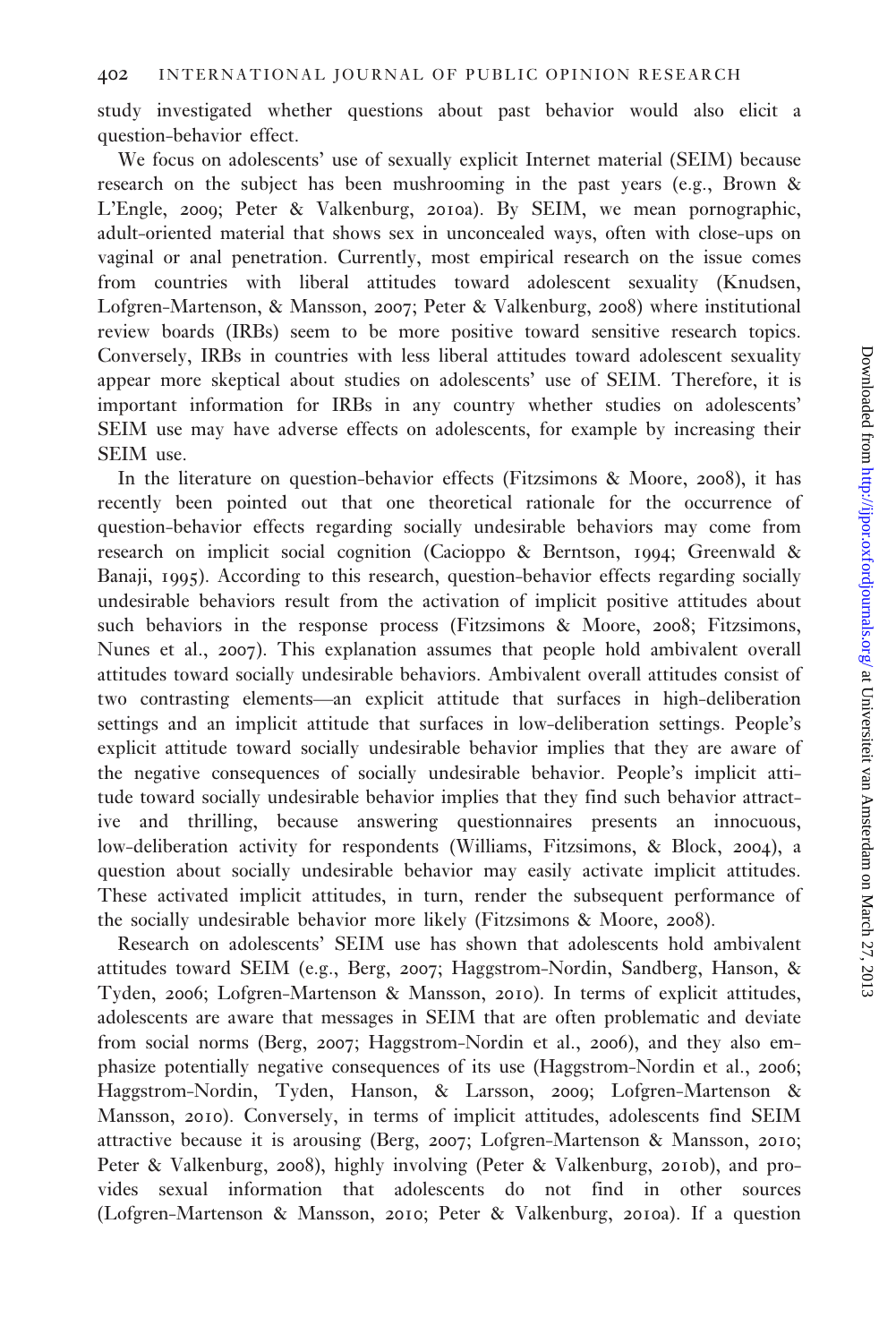about SEIM use activates implicit attitudes [\(Fitzsimons & Moore,](#page-9-0) 2008; [Fitzsimons,](#page-9-0) [Nunes et al.,](#page-9-0) 2007), the subsequent performance of this behavior becomes more likely. Thus, we expected that adolescents who were asked about their SEIM use would be more likely to use SEIM subsequently than were adolescents who were not asked this question.

It is currently unclear whether question-behavior effects are stronger among adolescents than among adults. Moreover, we do not know whether adolescents and adults differ in their explicit and implicit attitudes toward SEIM. However, it is often suggested that SEIM is more likely to present a ''forbidden fruit'' for adolescents than for adults [\(Peter & Valkenburg,](#page-10-0) 2011). Adolescents are technically not supposed to use SEIM, although sexual curiosity peaks in adolescence [\(Savin-Williams & Diamond,](#page-10-0) 2004). As a consequence of this tension, adolescents may feel more attracted to SEIM than adults and, consequently, their implicit attitudes toward SEIM may be more easily activated. This tendency may be intensified by adolescents' difficulty with controlling impulses [\(Dahl,](#page-9-0) 2004; [Reyna & Farley,](#page-10-0) 2006; [Steinberg,](#page-10-0) 2008). Thus, we expected that if question-behavior effects of asking about SEIM occurred, they would be stronger among adolescents than among adults.

#### Methods

This study is based on a two-wave panel survey that included a series of experiments on questions about sensitive issues. The first wave took place in September 2009, the second wave in March 2010. We opted for a 6-month period between the two waves in line with recent research on the issue [\(Peter & Valkenburg,](#page-9-0) 2009, [2010](#page-10-0)a). Moreover, a time lag that is too short may reduce the chance that participants engage in the particular behavior, which in turn diminishes the likelihood of the question-behavior effect to occur. The data were collected in the LISS panel (Longitudinal Internet Studies for the Social sciences), a nationally representative online panel of 5,000 Dutch households administered by Centerdata at the University of Tilburg in the Netherlands. For sensitive questions, online surveys are superior to other survey modes [\(Mustanski,](#page-9-0) 2001).

In the first wave, 8,237 adolescent and adult household members were contacted. For minors' participation, parental consent was obtained. To preclude that intrafamily communication or surveillance would distort the answers to sensitive questions, only the parents or the children in a particular household were eligible for the study. In total, 5,137 household members agreed to participate in the survey in the first wave and 4,692 respondents completed it, which equals a response rate of  $57\%$ , computed according to the guidelines of the American Association for Public Opinion Research ([2009](#page-8-0), response rate 1). In total, 3,802 respondents participated again in the second wave (attrition 19%). A logistic regression with participation as dichotomous dependent variable indicated that respondents who had answered sensitive questions in Wave 1 were not more likely to drop out than respondents who had not received such questions.

Before the survey started, institutional approval of the study was obtained, as well as parental consent for adolescent participants. All participants were notified that the questionnaire included questions about media use and sexuality and had to give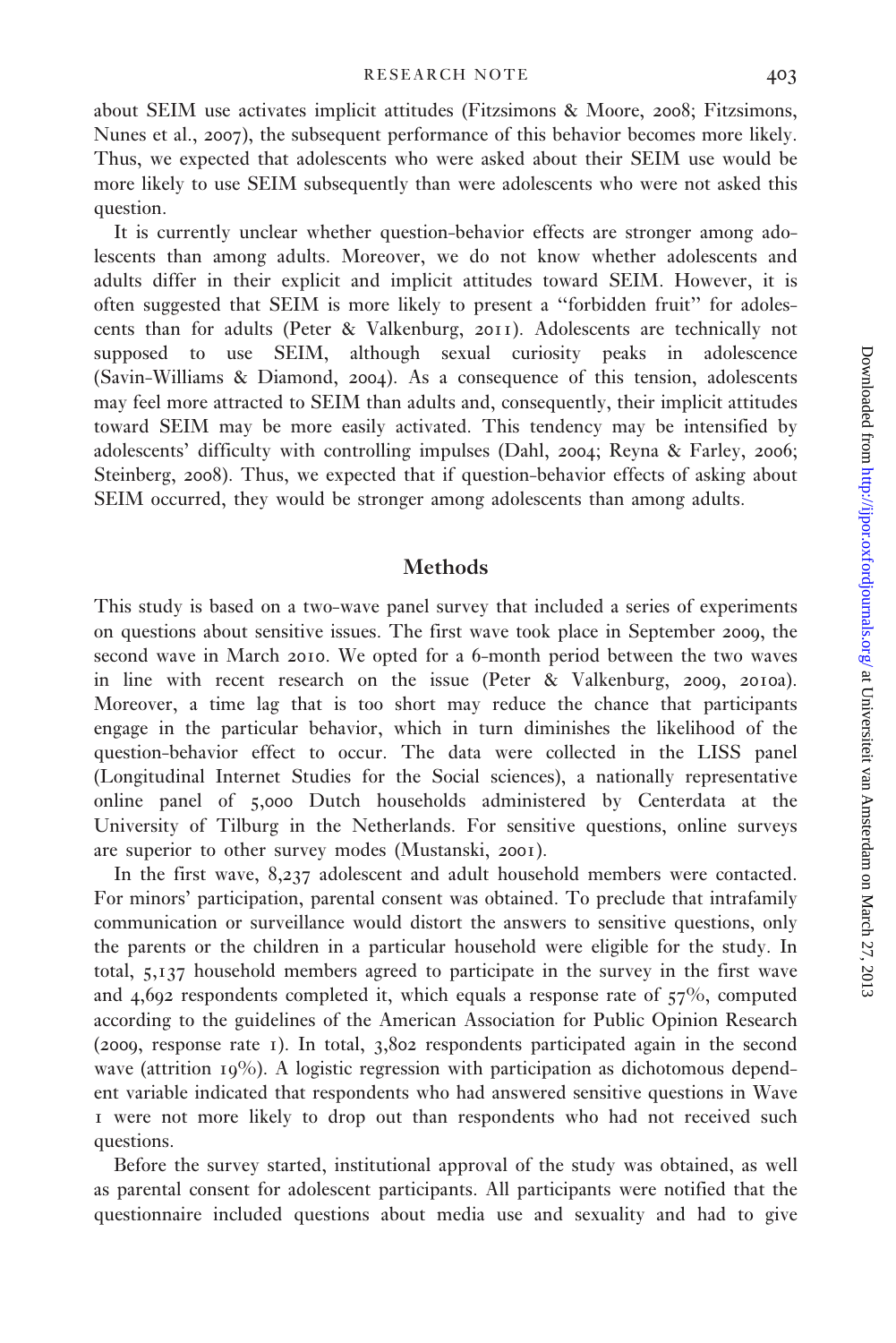informed consent before starting. Respondents were further informed that their answers would be treated confidentially and that identifying information and answers would not be stored together. After completing the questionnaire, all participants received a voucher worth  $\epsilon$  Euros.

#### Design

The study used a one-factorial between-subjects design. Participants were randomly assigned either to a condition in which questions on SEIM use were asked in both waves or to a condition in which SEIM use was assessed only in Wave 2. Participants in the latter group answered in Wave 1 neutral questions about media use instead of the questions about SEIM use. Post hoc randomization checks indicated that the randomization had been successful.

The survey of which this study is a part also contained a series of survey experiments on how question context and time frame specified in the question introduction would affect the reporting of SEIM use. The design thus included another between-subjects factor. Therefore, we only used those respondents who had received identical question contexts and time frames. $<sup>1</sup>$  Consequently, the number of respond-</sup> ents usable for this particular study approximately halved  $(n = 1,881)$ , consisting of 1,758 adults and 123 adolescents.

#### Measures

We focused on two types of SEIM use, general SEIM use and specific SEIM use. In contrast to general SEIM use, specific SEIM use refers to the frequency with which people use particular themes of SEIM.

General SEIM Use. For the most part, we followed an operationalization that has been shown to be valid and reliable ([Peter & Valkenburg,](#page-9-0) 2006). Respondents were asked to indicate how often, in the 6 months prior to the interview, they had intentionally looked at (a) pictures with clearly visible genitals; (b) video clips with clearly visible genitals; (c) pictures in which people are having sex; (d) video clips in which people are having sex. Participants were informed that the four items focus on sexually explicit, pornographic content on or from the Internet (and not *Playboy*-type nudity). The response categories were 1 (never), 2 (less than once a month), 3 ( $1-3$ ) times a month), 4 (once a week), 5 (several times a week), 6 (every day), 7 (several times a day), and a residual category (I rather do not want to answer this question).

Specific SEIM Use. Participants had to indicate how often, in the 6 months prior to the interview, they had looked at pictures or video clips in which (a) people had coital sex; (b) people had group sex; (c) women had sex with women (lesbian sex); (d) men had sex with men (gay sex). Participants were aware that the four items aimed at sexually explicit, pornographic content on or from the Internet. We used the same response categories as above for general SEIM use.

<sup>&</sup>lt;sup>1</sup>The results in the excluded conditions were largely similar. However, we did not find any significant interaction effects.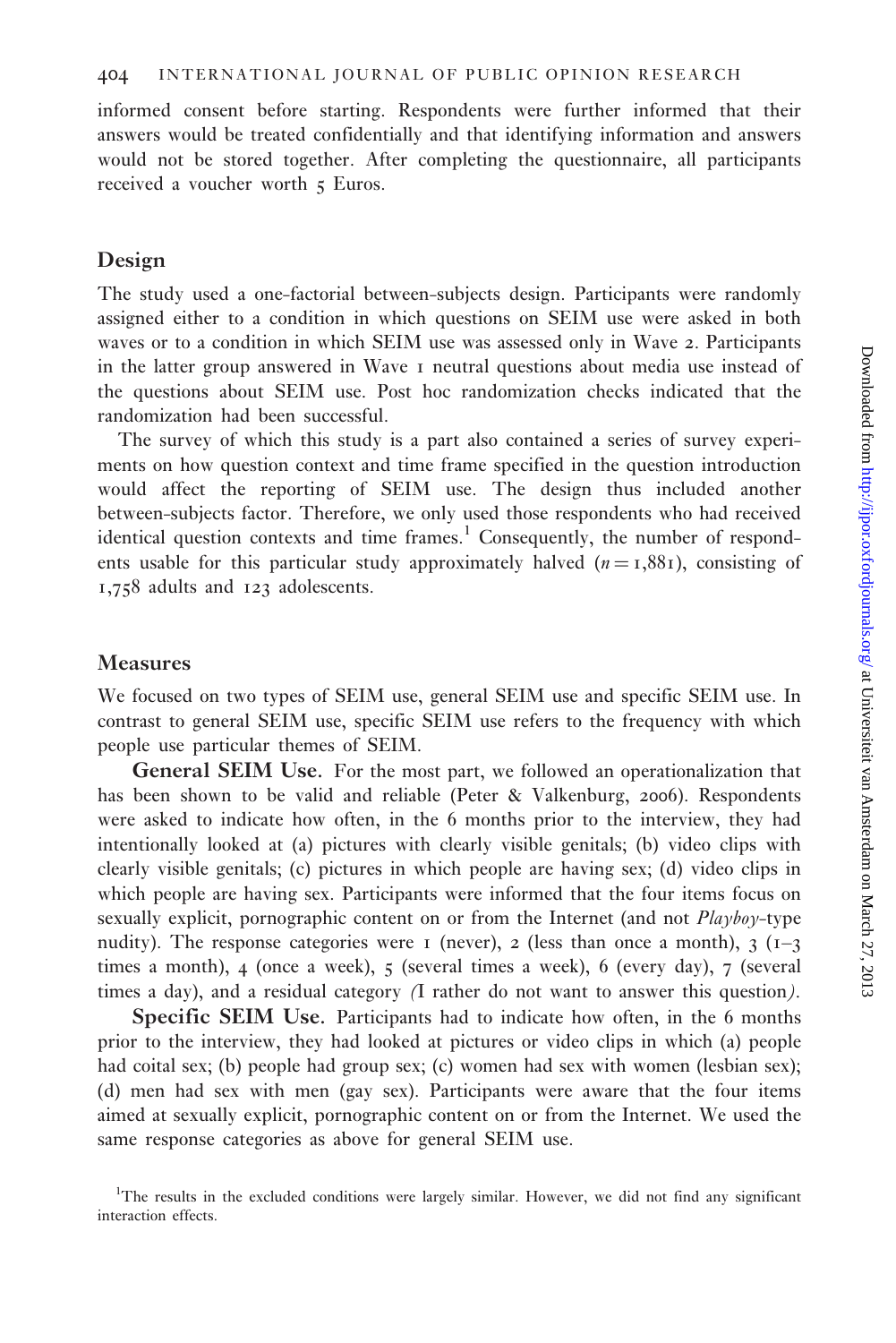### Data Analysis

For both general and specific SEIM use, we analyzed the various items separately. Combining the items into a scale may obfuscate question-behavior effects that may only show at the level of the specific item. The analyses that we conducted for the separate items included multiple statistical significance tests. Therefore, we corrected the relevant significance levels using the Bonferroni correction. With eight significance tests for the various items of general and specific SEIM use, done separately for adolescents and adults, our critical p-value was .003125.

In our analyses, we excluded those respondents  $(1.6-2.0\%)$  who, in Wave 2, had chosen the residual category for a particular item. Logistic regressions with choice of residual category as dichotomous dependent variable showed that those who had received these items already in Wave 1 were not more likely to choose the residual category in Wave 2 than those who had not received these items in Wave 1.

We analyzed our data with analysis of variance. However, the skewed distribution of our dependent variables violated important assumptions of parametric statistics. To test the robustness of our results, we estimated all statistical significances also on the basis of bootstrapped regression analyses. Bootstrapping is recommended as an alternative to traditional parametric tests of statistical significance when assumptions of parametric statistics are not met. Bootstrapping confirmed all statistical significances reported below.

#### Results

We expected that adolescents who were asked about their SEIM use would be more likely to use SEIM subsequently than adolescents who were not asked this question. The left-hand columns of [Table I](#page-6-0) show the means of adolescents' general and specific SEIM use in Wave 2, separately for the various items. As [Table I](#page-6-0) indicates, adolescents who had been asked about their SEIM use in Wave 1 did not use SEIM afterwards more frequently than did adolescents who had not been asked that question in Wave 1. This finding applied to adolescents' general and to their specific SEIM use. Thus, we did not find evidence of a question-behavior effect for adolescents' SEIM use.

We further expected that question-behavior effects would be more distinct among adolescents than among adults. As the right-hand columns in [Table](#page-6-0) 1 show, adults who had been asked in Wave I about their general and specific SEIM use did not subsequently use it more often than adults who had not been asked that question in Wave 1, with one exception. Adults who had been asked in Wave 1 about the use of gay sex were more likely to report the use of such material in the second wave than adults who had not been asked that question in Wave 1,  $F(1, 1,729) = 8.62$ ,  $p = .003$ .

Given well-documented gender differences in SEIM use ([Peter & Valkenburg,](#page-9-0) [2006](#page-9-0)), we tested post hoc, with interaction effects between gender and experimental condition, whether the occurrence of question-behavior effects may have depended on participants' gender. For the various items that constitute general and specific SEIM use, no moderating effect of gender occurred either among adolescents or among adults, with one exception. In terms of adults' specific SEIM use, the two-way interaction between gender and experimental condition for the gay sex item,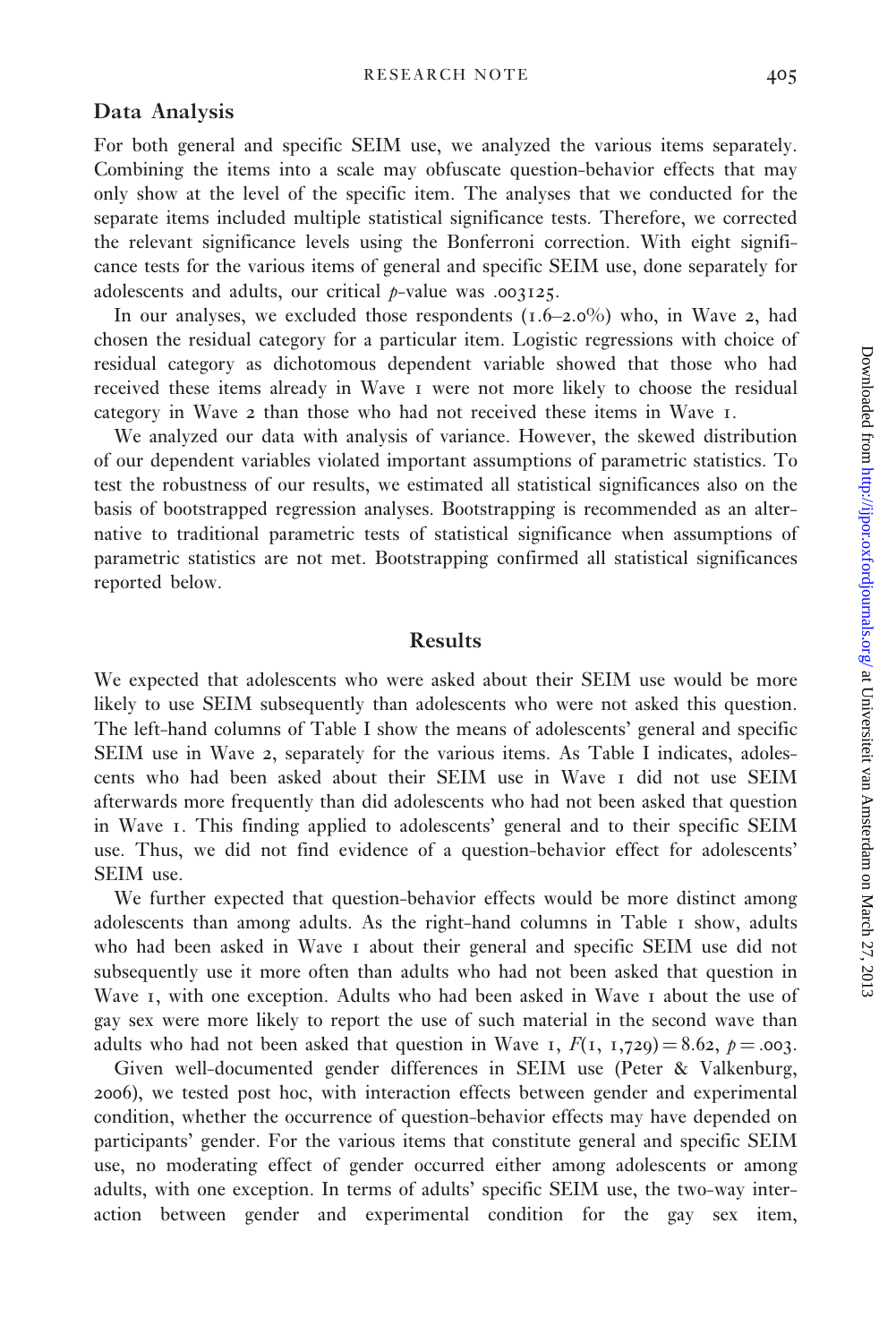|                   | Adolescents                                                  |                                                           | <b>Adults</b>                                              |                                                             |
|-------------------|--------------------------------------------------------------|-----------------------------------------------------------|------------------------------------------------------------|-------------------------------------------------------------|
|                   | Questions in<br>both waves<br>$N_{\text{min}} = 50$<br>M(SD) | Question only<br>Wave 2<br>$N_{\text{min}} = 68$<br>M(SD) | Questions in<br>both waves<br>$N_{\rm min} = 846$<br>M(SD) | Question only<br>Wave 2<br>$N_{\text{min}} = 88$ o<br>M(SD) |
| General SEIM use  |                                                              |                                                           |                                                            |                                                             |
| Photos genitals   | 1.64(1.32)                                                   | 1.47(0.07)                                                | 1.50(1.10)                                                 | 1.44(1.02)                                                  |
| Clips genitals    | 1.67(1.35)                                                   | 1.85(1.39)                                                | 1.54(1.11)                                                 | 1.53(1.12)                                                  |
| Photos sex        | $1.44$ $(1.18)$                                              | 1.35(0.89)                                                | $1.46$ (1.04)                                              | 1.41(0.00)                                                  |
| Clips sex         | 1.72(1.36)                                                   | 1.88(1.28)                                                | 1.59(1.13)                                                 | 1.59(1.15)                                                  |
| Specific SEIM use |                                                              |                                                           |                                                            |                                                             |
| Coital sex        | 1.82(1.36)                                                   | 1.88(1.29)                                                | $1.67$ (1.19)                                              | $1.61$ ( $1.11$ )                                           |
| Group sex         | $1.36$ (0.83)                                                | 1.42(1.02)                                                | 1.40(0.02)                                                 | 1.35(0.82)                                                  |
| Lesbian sex       | 1.50(1.02)                                                   | 1.75(1.27)                                                | 1.50(1.00)                                                 | 1.44(0.91)                                                  |
| Gay sex           | 1.14(0.35)                                                   | $1.26$ (0.83)                                             | $1.19$ $(0.78)$ <sup>*</sup>                               | I.II $(0.45)^*$                                             |

<span id="page-6-0"></span>Table I Question-Behavior Effects Among Adolescents and Adults

\*Significant row difference of the two values at  $p < .01$ .

Note. Row differences reflect, separately for adolescents and adults, the Wave 2 answers of respondents who were asked questions about general and specific use of SEIM either in both waves or only in Wave 2. Response categories for general and specific SEIM use ranged from 1 (never) to 7 (several times a day).

 $F(1, 1,727) = 7.29$ ,  $p = .007$ ,  $\eta_p^2 = .004$  did not pass the Bonferroni-corrected  $p = .003125$ . However, an additional analysis showed a significant three-way interaction between experimental condition, gender, and sexual orientation.  $F(1, 1,689) = 37.11, p < .001, \eta_p = .021$ . The main effect mentioned above was thus further moderated, indicating that a question-behavior effect for SEIM with gay sex occurred only among male adults who were not exclusively heterosexual. Nonexclusively heterosexual male adults reported a higher use of gay sex when they had been asked about their use of such material in wave  $I(M=1.22,$  $SD = 0.70$ ) than did nonexclusively heterosexual male adults who had not been asked that question in wave 1 ( $M = 1.13$ ,  $SD = 0.55$ ).<sup>2</sup>

#### Discussion

Recent research has suggested that asking young adults about their intention to engage in socially undesirable behavior may affect that very behavior ([Fitzsimons, Block, &](#page-9-0)

<sup>&</sup>lt;sup>2</sup>In the absence of the Bonferroni correction and with a traditional  $p = .05$ , only two more significant findings appeared. A significant interaction effect between gender and experimental condition emerged among adolescents for the lesbian sex item,  $F (1, 115) = 7.09$ ,  $p = .009$ ,  $\eta_p^2 = .06$ , and the gay sex item,  $F (1, 115) = 5.81, p = .017, \eta_p^2 = .05.$  Male adolescents who had answered the questions about their use of lesbian and gay sex in Wave 1 used lesbian and gay sex in Wave 2 significantly less frequently (lesbian sex:  $M = 1.88$ ,  $SD = 1.33$ ; gay sex:  $M = 1.08$ ,  $SD = 0.28$ ) than male adolescents who had not answered such questions in Wave 1 (lesbian sex:  $M = 2.78$ ,  $SD = 1.50$ ; gay sex:  $M = 1.56$ ,  $SD = 1.22$ ). These two effects were not further moderated by sexual orientation.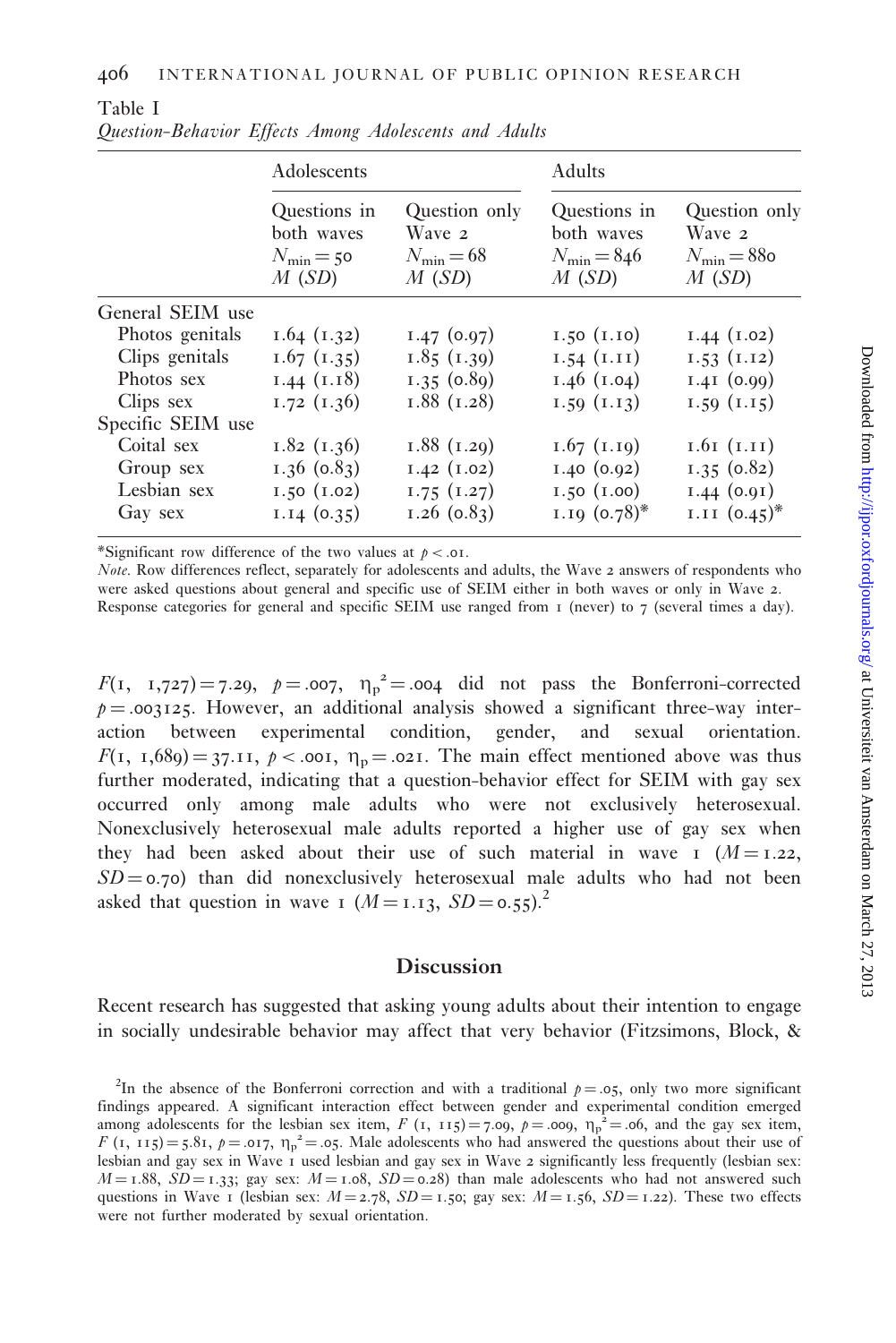[Williams,](#page-9-0) 2007; [Fitzsimons, Nunes et al.,](#page-9-0) 2007). This study has dealt with two unresolved issues in this line of research. First, we investigated whether question-behavior effects differed between adolescents and adults. Second, we studied whether question-behavior effects also occurred for questions about past behavior. Overall, our findings were largely opposite to our expectations and to results from prior question-behavior studies on socially undesirable behavior [\(Fitzsimons, Block et al.,](#page-9-0) [2007](#page-9-0); [Williams et al.,](#page-10-0) 2006). We found only one main question-behavior effect (for the gay sex item among adults). However, further analyses showed that this effect depended on respondents' gender and sexual orientation. Thus, the question about the use of gay sex only increased the use of gay sex among nonexclusively heterosexual male adults.

Our findings tentatively point to the possibility that question-behavior effects may emerge less frequently for questions about socially undesirable past behavior than for questions about socially undesirable future behavior. Given the scarcity of previous research on the issue, the main goal of our study was to establish whether questionbehavior effects would occur for questions about socially undesirable behavior. Against the backdrop of our findings, however, a necessary next step is to study whether, for the same socially undesirable behavior, the occurrence and strength of question-behavior effects may differ for questions about past and future behavior. Future research should therefore systematically compare the question-behavior effects of questions about past behavior with those of questions about future behavior. In these future studies, researchers may also want to select socially undesirable behaviors that occur relatively often. Our study suffered from very low frequencies of SEIM use and we cannot preclude that floor effects may have reduced the chance of finding question-behavior effects.

For a better understanding of our findings, it is also crucial that future studies explore the processes that underlie question-behavior effects in more detail. Only one finding (i.e., the increased use of gay SEIM among nonheterosexual male adults who had answered a question about gay SEIM in Wave 1) was in line with the predictions derived from the implicit social cognition framework. Consequently, researchers may want to consider other explanations of question-behavior effects associated with socially undesirable past behavior than the implicit social cognition framework used in this study. For example, researchers have argued that questions about a particular behavior result in a mental simulation of that behavior, which subsequently increases both the fluency with which the behavior is processed and the likelihood that it is enacted (e.g., [Dholakia,](#page-9-0) 2010; [Sherman,](#page-10-0) 1980). This may partly explain the absence of main question-behavior effects in this study. The questions about past behavior may have triggered the mental simulation of behavior less strongly than questions about future behavior would have done.

Another explanation of question-behavior effects that may be relevant to our results refers to the influence of social norms in the answering process (e.g., [Dholakia,](#page-9-0) 2010; [Spangenberg, Sprott, Grohmann, & Smith,](#page-10-0) 2003). According to this explanation, answering socially undesirable questions increases the salience of social norms associated with the behavior. Respondents thus become aware of what they should do and adjust their subsequent behavior or, at the very least, do not intensify that behavior. The total absence of question-behavior effects among adolescents who had received a question about this behavior in Wave 1 suggests that the question may have augmented adolescents' awareness of social norms regarding SEIM use. As a result, the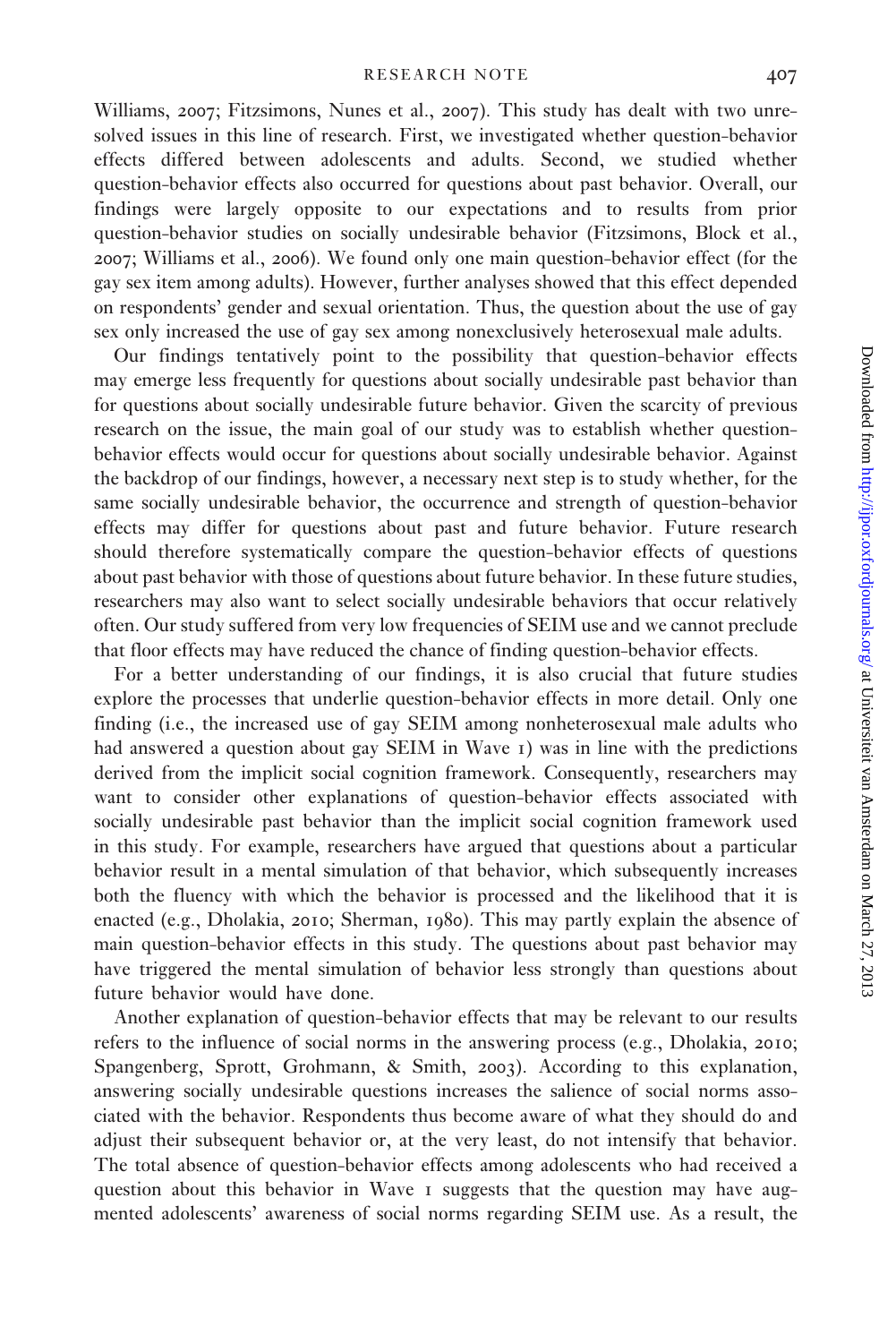<span id="page-8-0"></span>behavior did not increase. The awareness of social norms about SEIM use may have been particularly influential among adolescents because they are not supposed to use SEIM. Moreover, adolescents generally seem to react more sensitively to social information than adults (e.g., [Steinberg,](#page-10-0) 2008).

In conclusion, the majority of our findings suggest that questions about the general and specific use of SEIM do not stimulate that very behavior, at least not among adolescents. On a more practical note, however, we advise future researchers to be careful with questions about specific categories of SEIM that adolescents in particular may not know, such as bondage or sadomasochism. We cannot preclude that asking questions about more specific categories of SEIM may stimulate adolescents' interest and subsequently their use of such categories. More generally, we also caution researchers against using our results as evidence that questions about past risk behavior, such as binge drinking, reckless driving, and substance abuse, may not affect the performance of such behavior among adolescents. We need programmatic research on a variety of socially undesirable behavior, along with a comparison of past and future-oriented questions, and a better understanding of the processes underlying the question-behavior effect before we can state that survey questions about socially undesirable behavior do not affect the future performance of this behavior.

#### Acknowledgments

The data in this study were collected within de LISS (Longitudinal Internet Studies for the Social sciences) panel, administered by CentERdata, University of Tilburg, The Netherlands. The authors would like to thank the MESS (Measurement and Experimentation in the Social Sciences) project for accepting the first author's research proposal and for providing the data.

#### Funding

Work on this article was also supported by a grant from the Netherlands Organisation for Scientific Research (NWO) (Grant number 452-09-013 to J.P.); Advanced Investigator Grant from the European Research Council (ERC) (to P.M.V.).

#### References

- American Association for Public Opinion Research. (2009). Standard definitions: Final dispositions of case codes and outcome rates for surveys. Retrieved from http://www .aapor.org / AM / Template.cfm?Section=Standard\_Definitions&Template =/CM/ ContentDisplay.cfm&ContentID=1819.
- Berg, L. (2007). Turned on by pornography still a respectable girl? How fifteen-year-old girls deal with pornography. In S. V. Knudsen, L. Lofgren-Martenson & S.-A. Mansson (Eds.), Generation P? Youth, gender, and pornography (pp. 293–308). Copenhagen, Denmark: Danish School of Education Press.
- Brown, J. D., & L'Engle, K. L. (2009). X-Rated: Sexual attitudes and behaviors associated with U.S. early adolescents' exposure to sexually explicit media. Communication Research, 36, 129–151.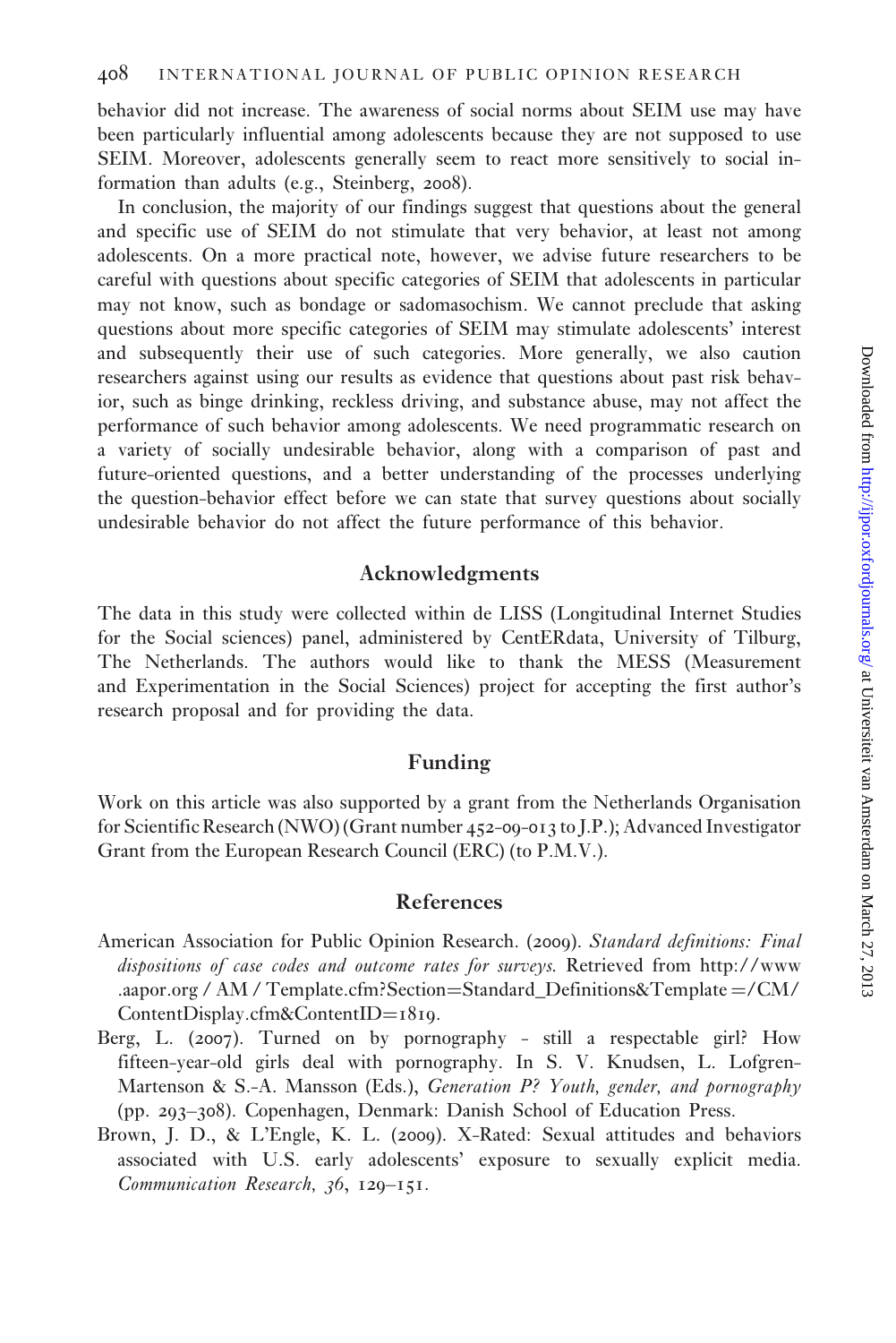- <span id="page-9-0"></span>Cacioppo, J. T., & Berntson, G. G. (1994). Relationship between attitudes and evaluative space: A critical review, with emphasis on the separability of positive and negative substrates. Psychological Bulletin, 115, 401-423.
- Dahl, R. E. (2004). Adolescent brain development. Annals of the New York Academy of Sciences, 1021, 1–22.
- Dholakia, U. M. (2010). A critical review of question-behavior effect research. In N. K. Malhotra (Ed.), Review of Marketing Research, (Vol. 7, pp. 145–197). Bingley, UK: Emerald Group Publishing Limited.
- Fitzsimons, G. J., Block, L. G., & Williams, P. (2007). Asking questions about vices really does increase vice behavior. Social Influence, 2, 237-243.
- Fitzsimons, G. J., & Moore, S. G. (2008). Should we ask our children about sex, drugs and rock & roll? Potentially harmful effects of asking questions about risky behaviors. Journal of Consumer Psychology, 18, 82-95.
- Fitzsimons, G. J., Nunes, J. C., & Williams, P. (2007). License to sin: The liberating role of reporting expectations. Journal of Consumer Research, 34, 22–31.
- Gollwitzer, P. M., & Oettingen, G. (2008). The question-behavior effect from an action control perspective. *Journal of Consumer Psychology*,  $18$ ,  $107-110$ .
- Greenwald, A. G., & Banaji, M. R. (1995). Implicit social cognition: Attitudes, self-esteem, and stereotypes. Psychological Review, 102, 4-27.
- Haggstrom-Nordin, E., Sandberg, J., Hanson, U., & Tyden, T. (2006). 'It's everywhere'! Young Swedish people's thoughts and reflections about pornography. Scandinavian Journal of Caring Sciences, 20, 386–393.
- Haggstrom-Nordin, E., Tyden, T., Hanson, U., & Larsson, M. (2009). Experiences of and attitudes towards pornography among a group of Swedish high school students. European Journal of Contraception and Reproductive Health Care, 14, 277–284.
- Knudsen, S. V., Lofgren-Martenson, L. & Mansson, S.-A. (Eds.) (2007). Generation P? Youth, gender, and pornography. Copenhagen, Denmark: Danish School of Education Press.
- Lofgren-Martenson, L., & Mansson, S.-A. (2010). Lust, love, and life: A qualitative study of Swedish adolescents' perceptions and experiences with pornography. Journal of Sex Research, 47, 568–579.
- Moore, S. G., & Fitzsimons, G. J. (2008). While parents might not want to, researchers really should ask questions about risky behaviors. Journal of Consumer  $P<sub>sychology</sub>, 18, 111–115.$
- Mustanski, B. S. (2001). Getting wired: Exploiting the Internet for the collection of sexually valid data. Journal of Sex Research, 38, 292-301.
- Peter, J., & Valkenburg, P. M. (2006). Adolescents' exposure to sexually explicit material on the Internet. Communication Research, 33, 178-204.
- Peter, J., & Valkenburg, P. M. (2008). Adolescents' exposure to sexually explicit Internet material and sexual preoccupancy: A three-wave panel study. Media  $Ps$ *ychology*,  $II$ , 207–234.
- Peter, J., & Valkenburg, P. M. (2009). Adolescents' exposure to sexually explicit internet material and notions of women as sex objects: Assessing causality and underlying mechanisms. *Journal of Communication*, 59, 407–433.